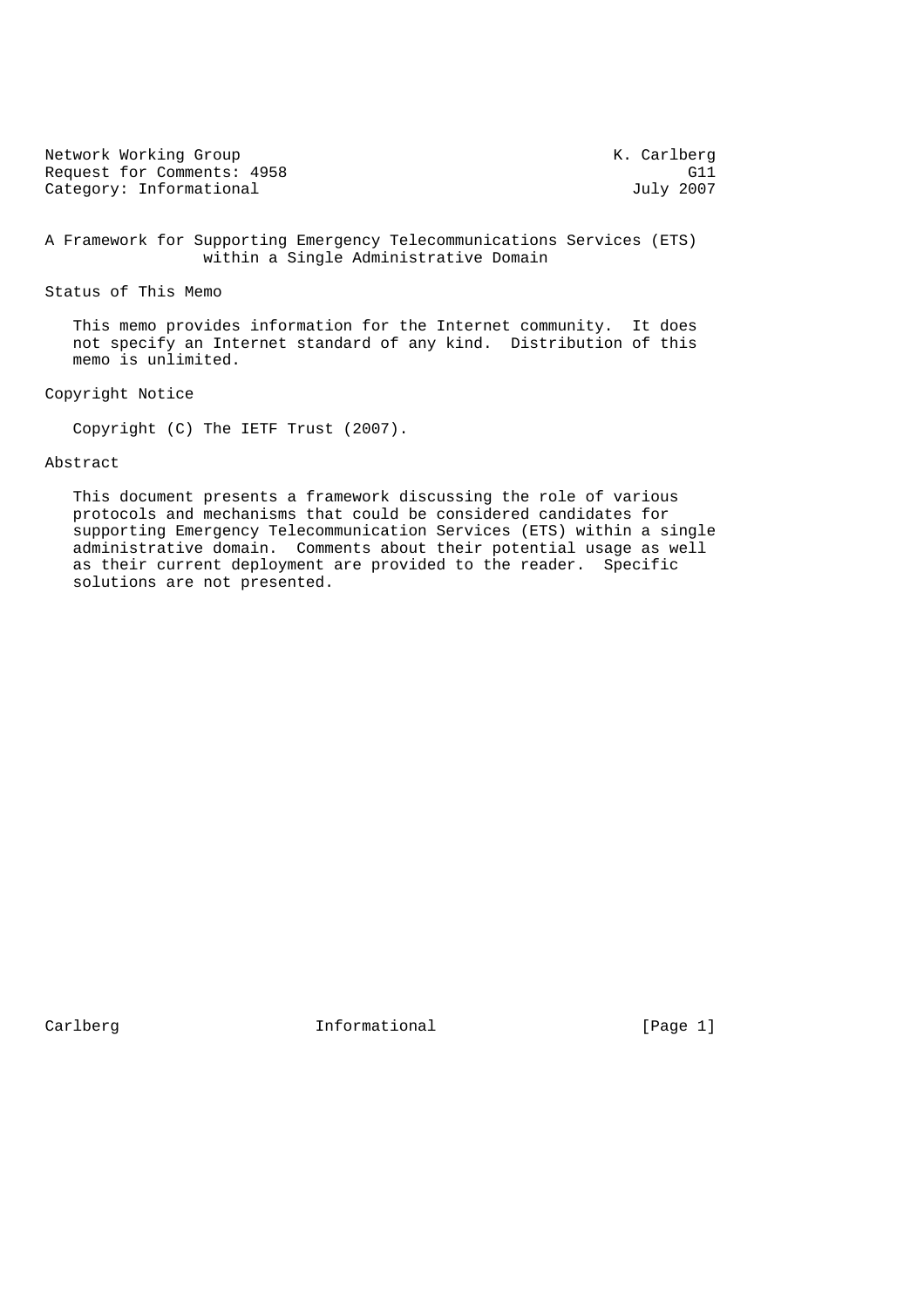# Table of Contents

|                | 1.1. Differences between Single and Inter-Domain 3 |
|----------------|----------------------------------------------------|
|                |                                                    |
|                |                                                    |
|                |                                                    |
|                |                                                    |
|                |                                                    |
|                |                                                    |
|                |                                                    |
|                |                                                    |
|                |                                                    |
|                |                                                    |
|                |                                                    |
|                | 4.4.2.                                             |
|                |                                                    |
|                |                                                    |
|                |                                                    |
|                | 4.5.2. IEEE 802.1d MAC Bridges 12                  |
|                |                                                    |
|                | 4.7. Differentiated Services (Diffserv) 14         |
| 5 <sub>1</sub> |                                                    |
| 6 <sub>1</sub> |                                                    |
| 7 <sub>1</sub> |                                                    |
|                |                                                    |
|                |                                                    |
|                |                                                    |
|                |                                                    |

Carlberg 1111 Carlberg 1111 Carlberg 1111 Carlberg 1111 Carlberg 1111 Carlberg 11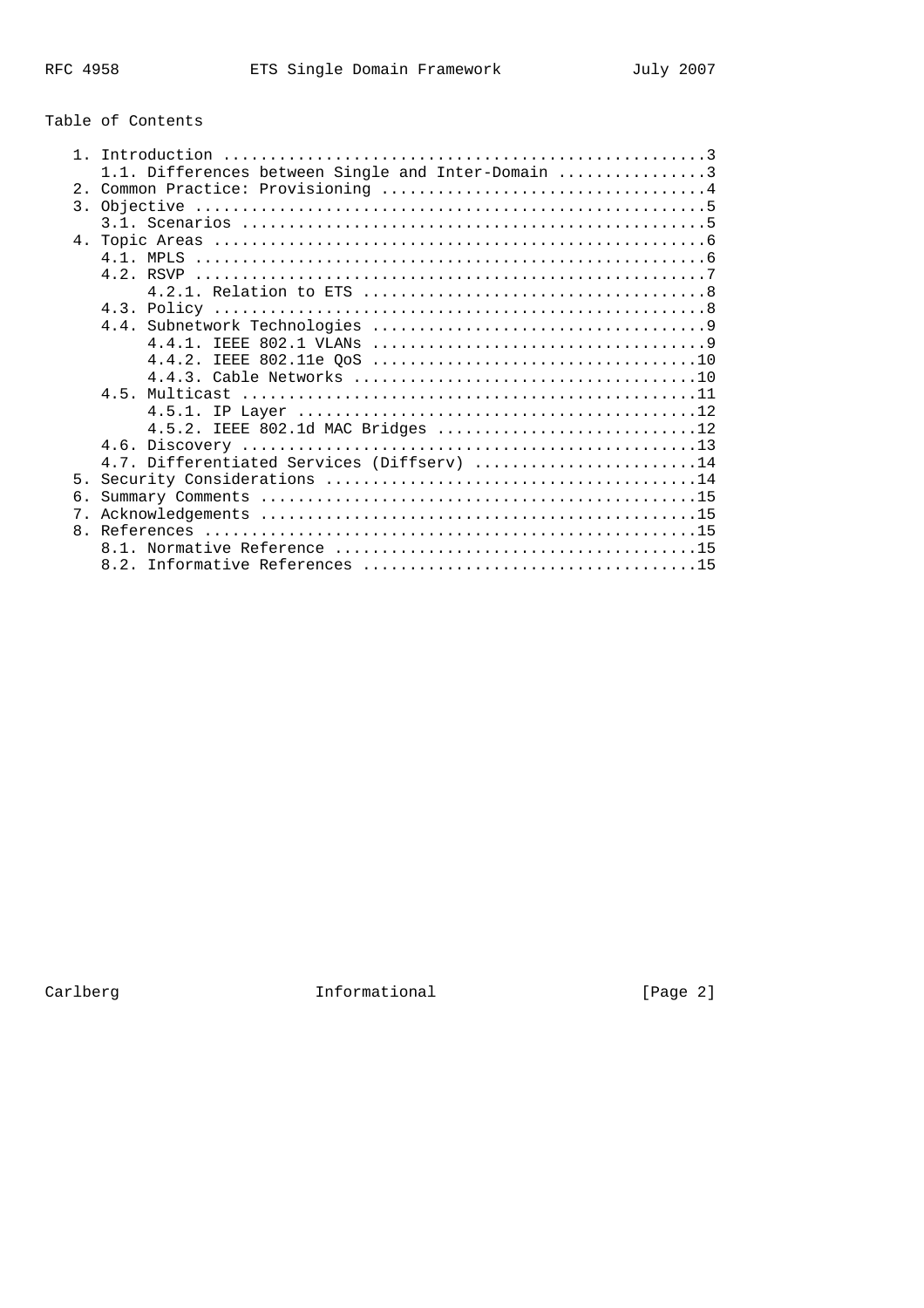#### 1. Introduction

 This document presents a framework for supporting Emergency Telecommunications Services (ETS) within the scope of a single administrative domain. This narrow scope provides a reference point for considering protocols that could be deployed to support ETS. [rfc4375] is a complementary effort that articulates requirements for a single administrative domain and defines it as "collection of resources under the control of a single administrative authority". We use this other effort as both a starting point and guide for this document.

 A different example of a framework document for ETS is [rfc4190], which focused on support for ETS within IP telephony. In this case, the focal point was a particular application whose flows could span multiple autonomous domains. Even though this document uses a somewhat more constrained perspective than [rfc4190], we can still expect some measure of overlap in the areas that are discussed.

1.1. Differences between Single and Inter-Domain

 The progression of our work in the following sections is helped by stating some key differences between the single and inter-domain cases. From a general perspective, one can start by observing the following.

- a) Congruent with physical topology of resources, each domain is an authority zone, and there is currently no scalable way to transfer authority between zones.
- b) Each authority zone is under separate management.
- c) Authority zones are run by competitors; this acts as further deterrent to transferring authority.

 As a result of the initial statements in (a) through (c) above, additional observations can be made that distinguish the single and inter-domain cases, as follows.

- d) Different policies might be implemented in different administrative domains.
- e) There is an absence of any practical method for ingress nodes of a transit domain to authenticate all of the IP network layer packets that have labels indicating a preference or importance.

Carlberg **Informational Informational** [Page 3]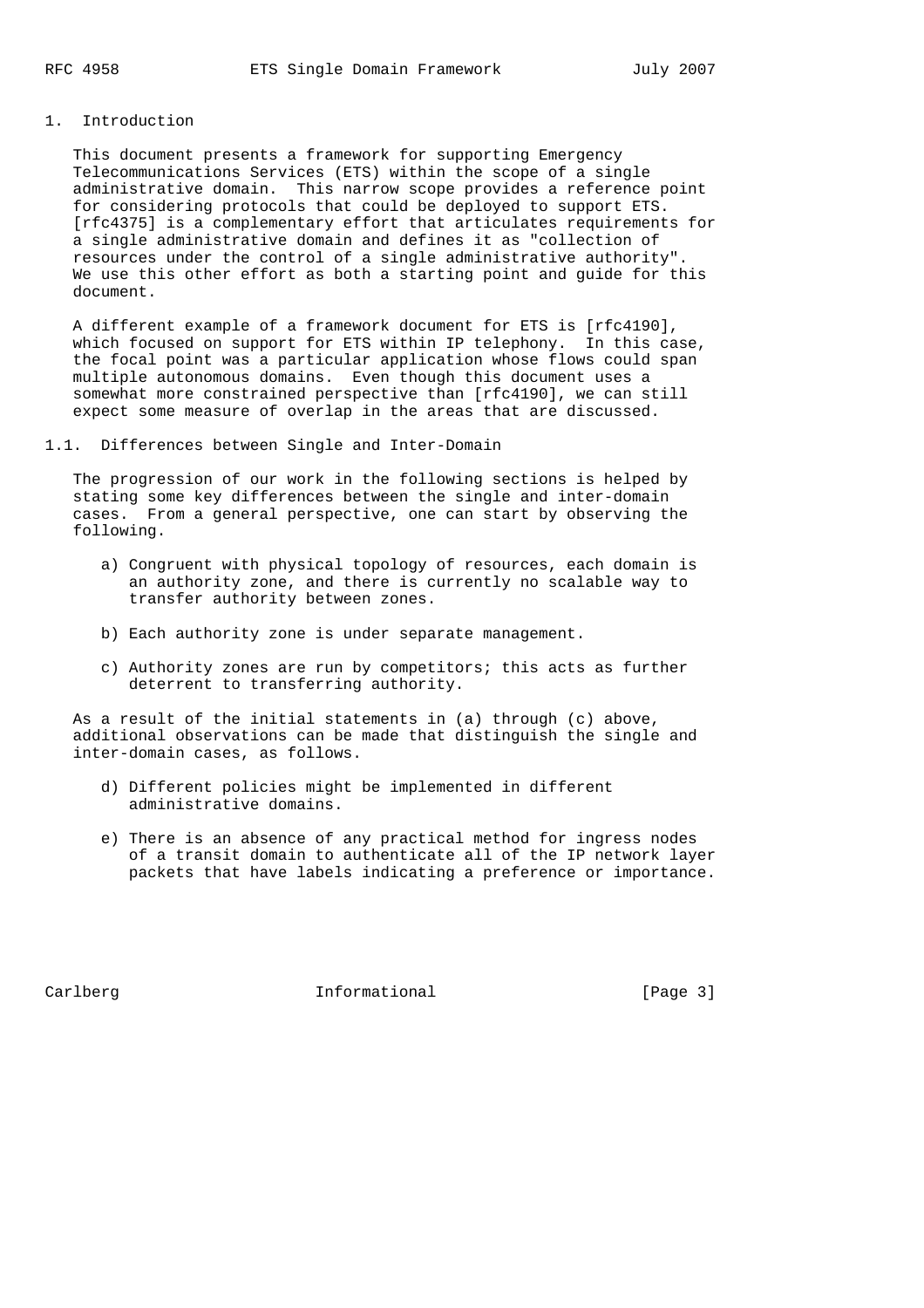- f) Given item (d) above, all current inter-domain QoS mechanisms at the network level generally create easily exploited and significantly painful Denial of Service (DoS) / Distributed Denial of Service (DDoS) attack vectors on the network.
- g) A single administrative domain can deploy various mechanisms (e.g., access control lists) into each and every edge device (e.g., ethernet switch or router) to ensure that only authorized end-users (or layer 2 interfaces) are able to emit frames/packets with non-default QoS labels into the network. This is not feasible in the inter-domain case because the inter-domain link contains aggregated flows. In addition, the dissemination of access control lists at the network level is not scalable in the inter-domain case.
- h) A single domain can deploy mechanisms into the edge devices to enforce its domain-wide policies -- without having to trust any third party to configure things correctly. This is not possible in the inter-domain case.

 While the above is not an all-inclusive set of differences, it does provide some rationale why one may wish to focus efforts in the more constrained scenario of a single administrative domain.

2. Common Practice: Provisioning

 The IEPREP working group and mailing list have had extensive discussions about over-provisioning. Many of these exchanges have debated the need for QoS mechanisms versus over-provisioning of links.

 In reality, most IP network links are provisioned with a percentage of excess capacity beyond that of the average load. The 'shared' resource model together with TCP's congestion avoidance algorithms helps compensate for those cases where spikes or bursts of traffic are experienced by the network.

 The thrust of the debate within the IEPREP working group is whether it is always better to over-provision links to such a degree that spikes in load can still be supported with no loss due to congestion. Advocates of this position point to many ISPs in the US that take this approach instead of using QoS mechanisms to honor agreements with their peers or customers. These advocates point to cost effectiveness in comparison to complexity and security issues associated with other approaches.

Carlberg **Informational Informational** [Page 4]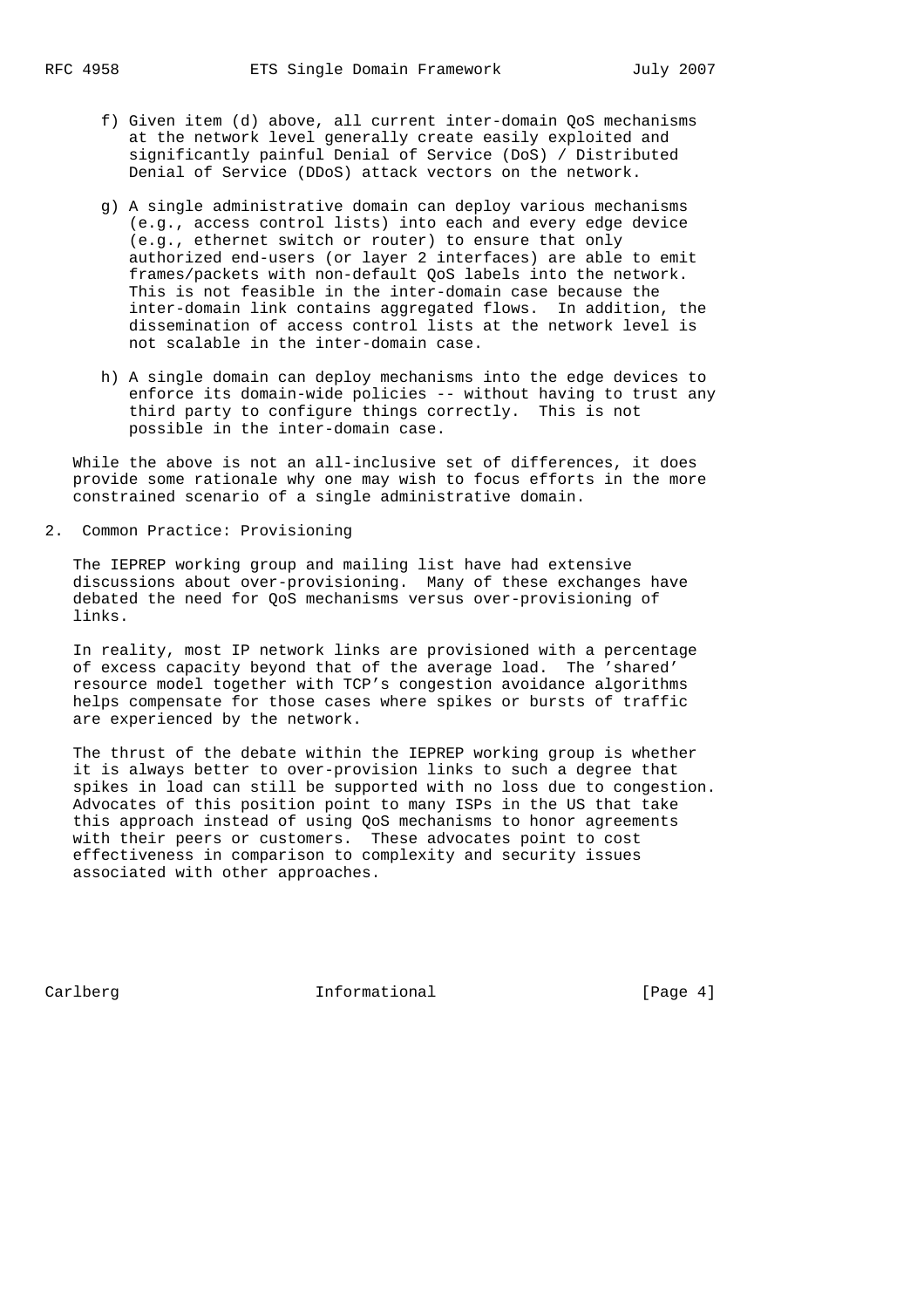Proponents of QoS mechanisms argue that the relatively low cost of bandwidth enjoyed in the US (particularly, by large ISPs) is not necessarily available throughout the world. Beyond the subject of cost, some domains are comprised of physical networks that support wide disparity in bandwidth capacity -- e.g., attachment points connected to high capacity fiber and lower capacity wireless links.

 This document does not advocate one of these positions over the other. The author does advocate that network administrators/operators should perform a cost analysis between over-provisioning for spikes versus QoS mechanisms as applied within a domain and its access link to another domain (e.g., a customer and its ISP). This analysis, in addition to examining policies and requirements of the administrative domain, should be the key to deciding how (or if) ETS should be supported within the domain.

 If the decision is to rely on over-provisioning, then some of the following sections will have little to no bearing on how ETS is supported within a domain. The exception would be labeling mechanisms used to convey information to other communication architectures (e.g., SIP-to-SS7/ISUP gateways).

# 3. Objective

 The primary objective is to provide a target measure of service within a domain for flows that have been labeled for ETS. This level may be better than best effort, the best available service that the network (or parts thereof) can offer, or a specific percentage of resource set aside for ETS. [rfc4375] presents a set of requirements in trying to achieve this objective.

 This framework document uses [rfc4375] as a reference point in discussing existing areas of engineering work or protocols that can play a role in supporting ETS within a domain. Discussion of these areas and protocols are not to be confused with expectations that they exist within a given domain. Rather, the subjects discussed in Section 4 below are ones that are recognized as candidates that can exist and could be used to facilitate ETS users or data flows.

# 3.1. Scenarios

 One of the topics of discussion on the IEPREP mailing list and in the working group meetings is the operating environment of the ETS user. Many variations can be dreamed of with respect to underlying network technologies and applications. Instead of getting lost in hundreds of potential scenarios, we attempt to abstract the scenarios into two simple case examples.

Carlberg 1nformational [Page 5]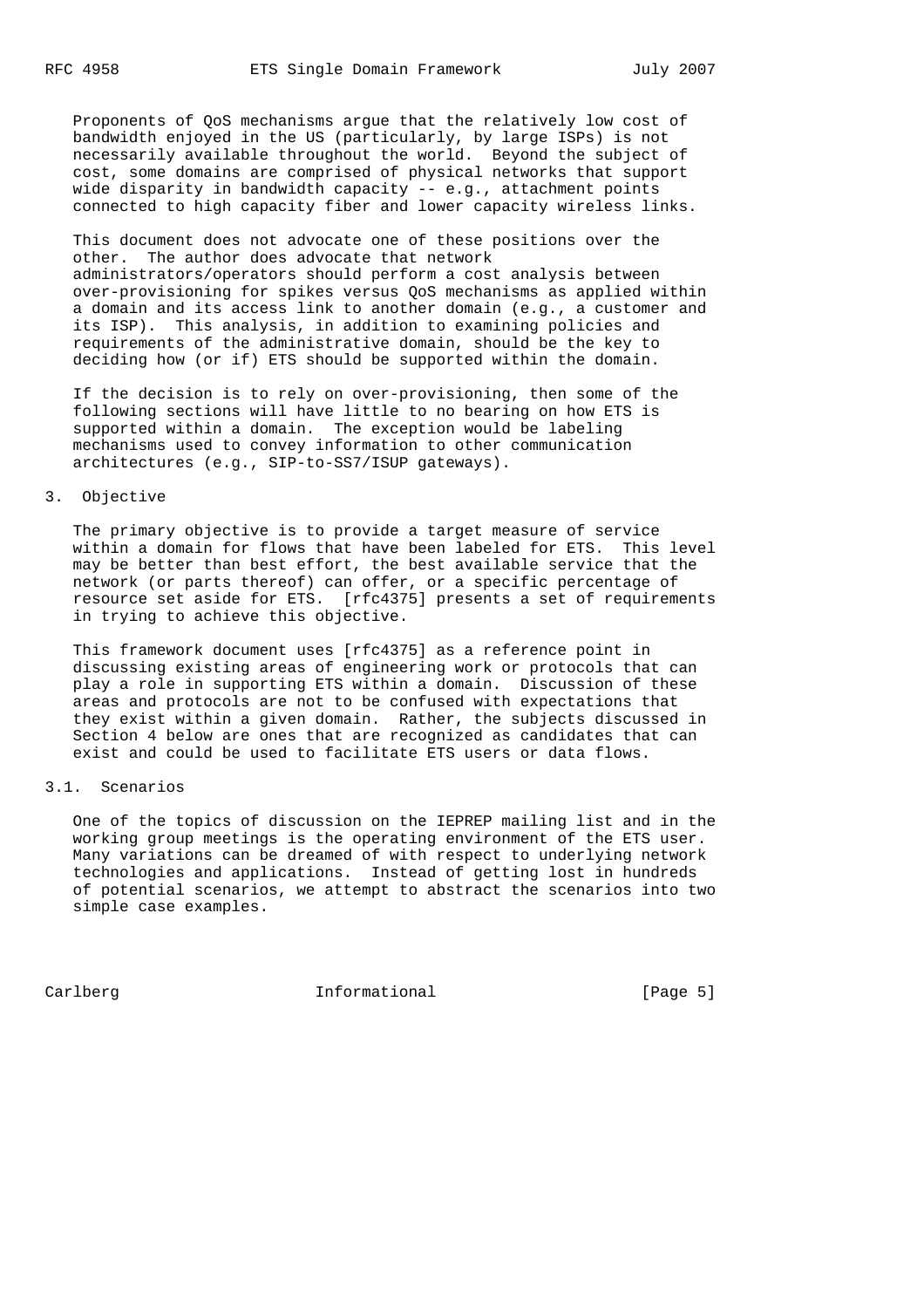- (a) A user in their home network attempts to use or leverage any ETS capability within the domain.
- (b) A user visits a foreign network and attempts to use or leverage any ETS capability within the domain.

 We borrow the terms "home" and "foreign" network from that used in Mobile IP [rfc3344]. Case (a) is considered the normal and vastly most prevalent scenario in today's Internet. Case (b) above may simply be supported by the Dynamic Host Configuration Protocol (DHCP) [rfc2131], or a static set of addresses, that are assigned to 'visitors' of the network. This effort is predominantly operational in nature and heavily reliant on the management and security policies of that network.

 A more ambitious way of supporting the mobile user is through the use of the Mobile IP (MIP) protocol. MIP offers a measure of application-transparent mobility as a mobile host moves from one subnetwork to another while keeping the same stable IP address registered at a global anchor point. However, this feature may not always be available or in use. In any case, where it is in use, at least some of the packets destined to and from the mobile host go through the home network.

# 4. Topic Areas

 The topic areas presented below are not presented in any particular order or along any specific layering model. They represent capabilities that may be found within an administrative domain. Many are topics of on-going work within the IETF.

 It must be stressed that readers of this document should not expect any of the following to exist within a domain for ETS users. In many cases, while some of the following areas have been standardized and in wide use for several years, others have seen very limited deployment.

#### 4.1. MPLS

 Multiprotocol Label Switching (MPLS) is generally the first protocol that comes to mind when the subject of traffic engineering is brought up. MPLS signaling produces Labeled Switched Paths (LSPs) through a network of Label Switch Routers [rfc3031]. When traffic reaches the ingress boundary of an MPLS domain (which may or may not be congruent with an administrative domain), the packets are classified, labeled, scheduled, and forwarded along an LSP.

Carlberg 10 Informational [Page 6]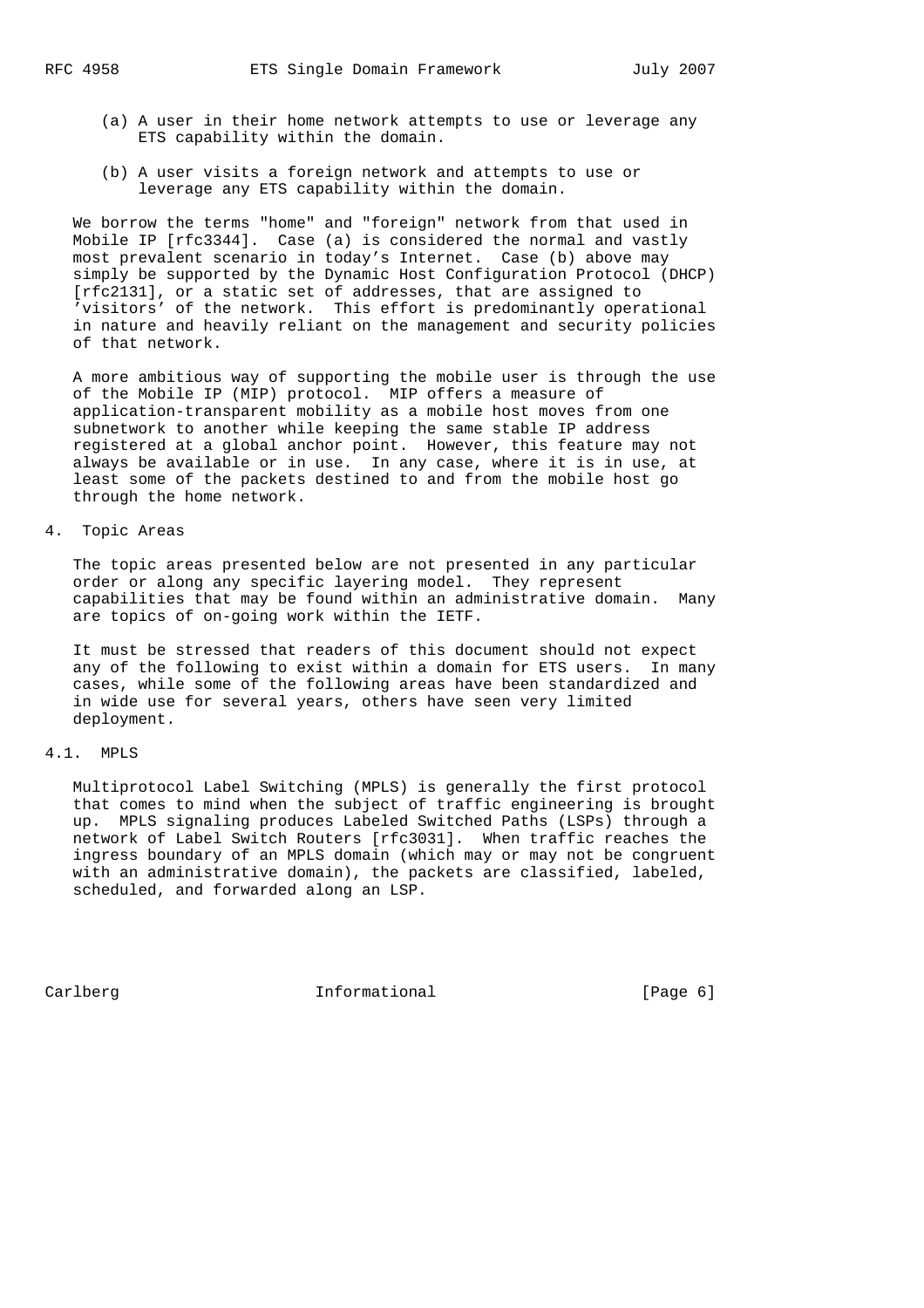[rfc3270] describes how MPLS can be used to support Differentiated Services. The RFC discusses the use of the 3-bit EXP (experimental) field to convey the Per Hop Behavior (PHB) to be applied to the packet. As we shall see in later sections, this 3-bit field can be mapped to fields in several other protocols.

 The inherent features of classification, scheduling, and labeling are viewed as symbiotic, and therefore, they are often integrated with other protocols and architectures. Examples of this include RSVP and Differentiated Services. Below, we discuss several instances where a given protocol specification or mechanism has been known to be complemented with MPLS. This includes the potential labels that may be associated with ETS. However, we stress that MPLS is only one of several approaches to support traffic engineering. In addition, the complexity of the MPLS protocol and architecture may make it suited only for large domains.

# 4.2. RSVP

 The original design of RSVP, together with the Integrated Services model, was one of an end-to-end signaling capability to set up a path of reserved resources that spanned networks and administrative domains [rfc2205]. Currently, RSVP has not been widely deployed by network administrators for QoS across domains. Today's limited deployment by network administrators has been mostly constrained to boundaries within a domain, and commonly in conjunction with MPLS signaling. Early deployments of RSVP ran into unanticipated scaling issues; it is not entirely clear how scalable an RSVP approach would be across the Internet.

 [rfc3209] is one example of how RSVP has evolved to complement efforts that are scoped to operate within a domain. In this case, extensions to RSVP are defined that allow it to establish intra domain Labeled Switched Paths (LSPs) in Multiprotocol Label Switching (MPLS).

 [rfc2750] specifies extensions to RSVP so that it can support generic policy-based admission control. This standard goes beyond the support of the POLICY\_DATA object stipulated in [rfc3209], by defining the means of control and enforcement of access and usage policies. While the standard does not advocate a particular policy architecture, the IETF has defined one that can complement [rfc2750] -- we expand on this in Section 4.3 below.

Carlberg **Informational Informational** [Page 7]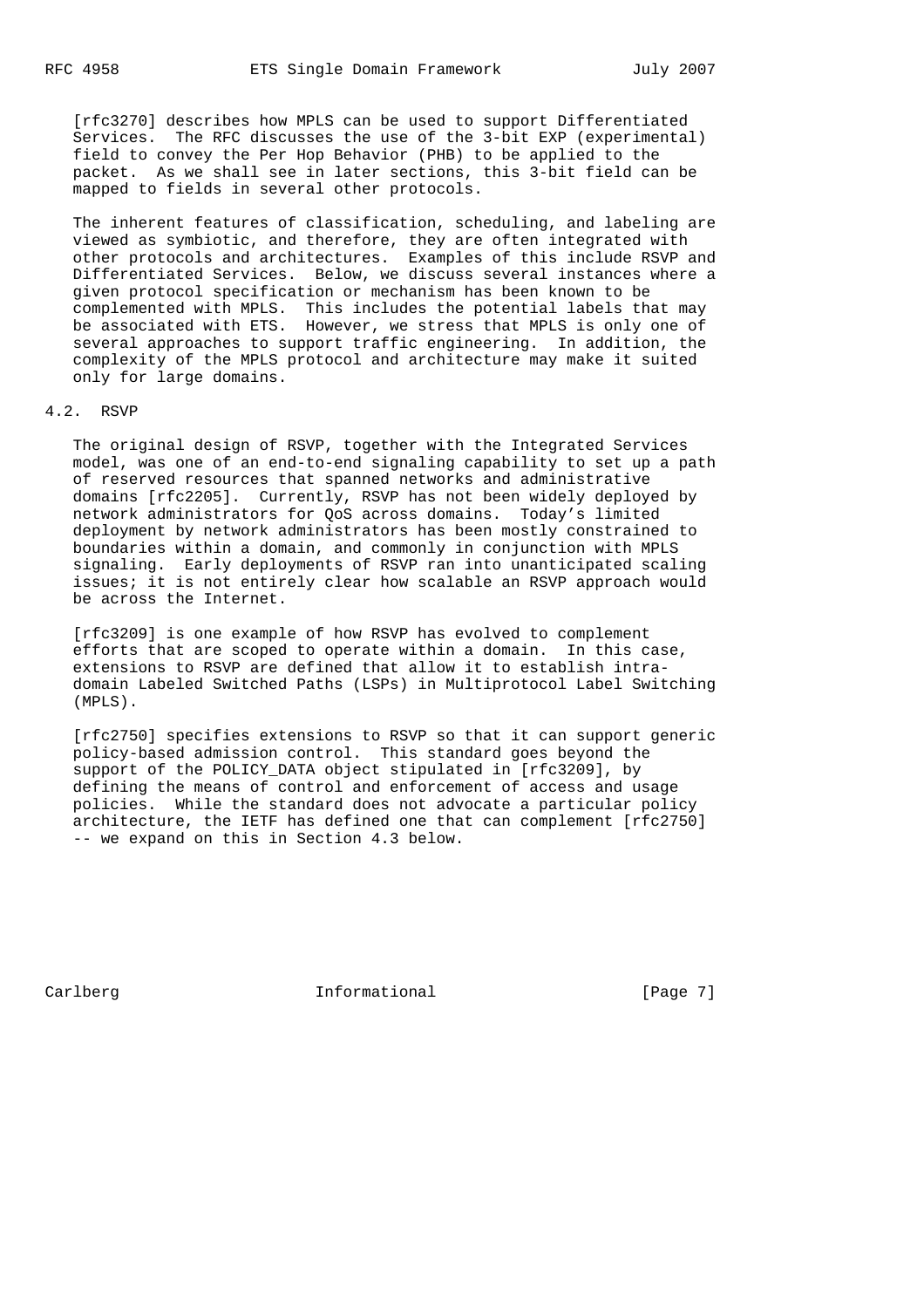# 4.2.1. Relation to ETS

 The ability to reserve resources correlates to an ability to provide preferential service for specifically classified traffic -- the classification being a tuple of 1 or more fields which may or may not include an ETS specific label. In cases where a tuple includes a label that has been defined for ETS usage, the reservation helps ensure that an emergency-related flow will be forwarded towards its destination. Within the scope of this document, this means that RSVP would be used to facilitate the forwarding of traffic within a domain.

 We note that this places an importance on defining a label and an associated field that can be set and/or examined by RSVP-capable nodes.

 Another important observation is that major vendor routers currently constrain their examination of fields for classification to the network and transport layers. This means that application layer labels will mostly likely be ignored by routers/switches.

#### 4.3. Policy

 The Common Open Policy Service (COPS) protocol [rfc2748] was defined to provide policy control over QoS signaling protocols, such as RSVP. COPS is based on a query/response model in which Policy Enforcement Points (PEPs) interact with Policy Decision Points (i.e., policy servers) to exchange policy information. COPS provides application level security and can operate over IPsec or TLS. COPS is also a stateful protocol that supports a push model. This means that servers can download new policies or alter existing ones to known clients.

 [rfc2749] articulates the usage of COPS with RSVP. It specifies COPS client types, context objects, and decision objects. Thus, when an RSVP reservation is received by a PEP, the PEP decides whether to accept or reject it based on policy. This policy information can be stored a priori to the reception of the RSVP PATH message, or it can be retrieved on an on-demand basis. A similar course of action could be applied in cases where ETS-labeled control flows are received by the PEP. This of course would require an associated (and new) set of documents that first articulates types of ETS signaling and then specifies its usage with COPS.

 A complementary document to the COPS protocols is COPS Usage for Policy Provisioning (COPS-PR) [rfc3084].

Carlberg **Informational Informational** [Page 8]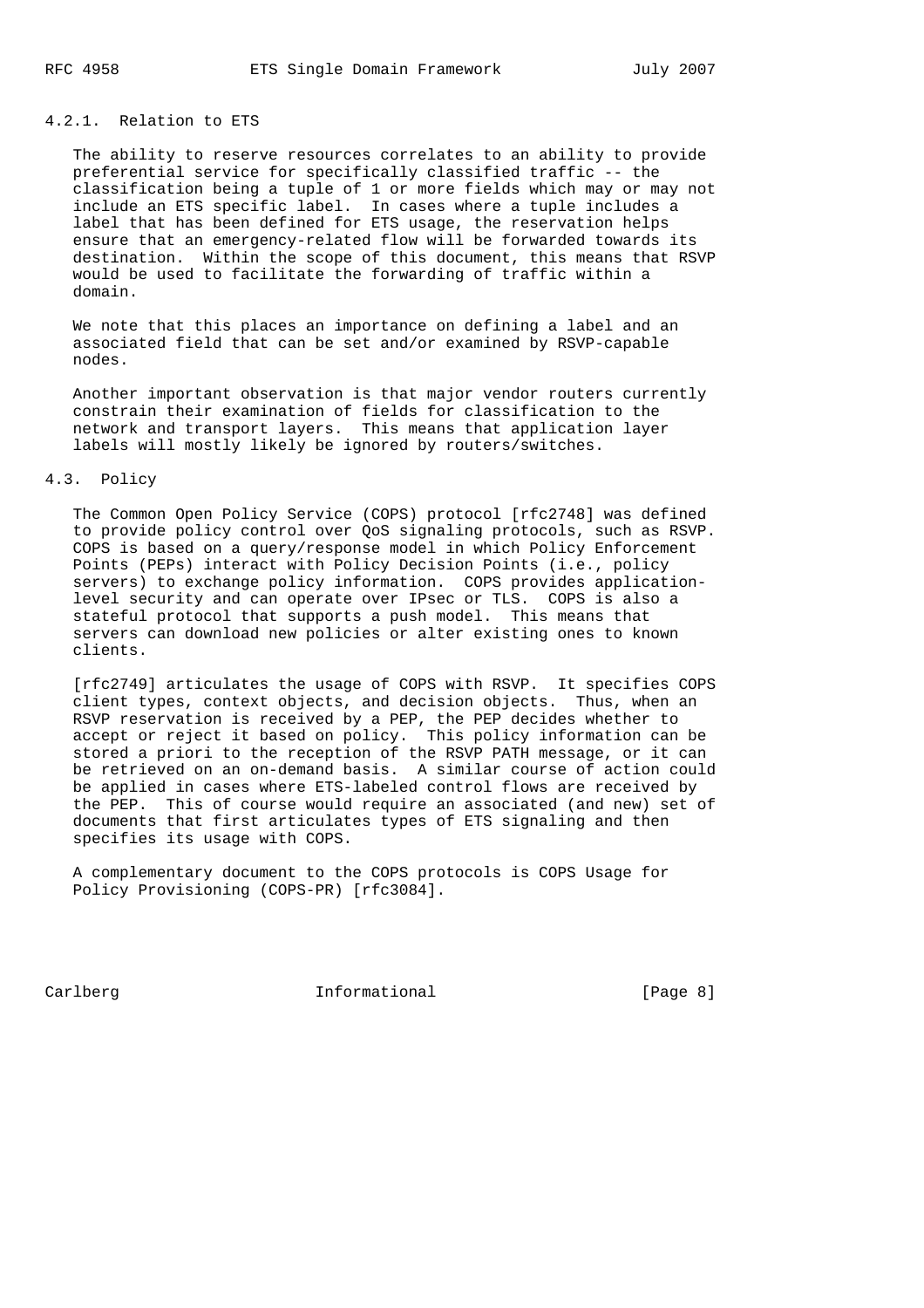As a side note, the current lack of deployment by network administrators of RSVP has also played at least an indirect role in the subsequent lack of implementation and deployment of COPS-PR. [rfc3535] is an output from the IAB Network Management Workshop in which the topic of COPS and its current state of deployment was discussed. At the time of that workshop in 2002, COPS-PR was considered a technology/architecture that did not fully meet the needs of network operators. It should also be noted that at the 60th IETF meeting held in San Diego in 2004, COPS was discussed as a candidate protocol that should be declared as historic because of lack of use and concerns about its design. In the future, an altered design of COPS may emerge that addresses the concern of operators, but speculation on that or other possibilities is beyond the scope of this document.

# 4.4. Subnetwork Technologies

 This is a generalization of work that is considered "under" IP and for the most part outside of the IETF standards body. We discuss some specific topics here because there is a relationship between them and IP in the sense that each physical network interacts at its edge with IP.

# 4.4.1. IEEE 802.1 VLANs

 The IEEE 802.1q standard defined a tag appended to a Media Access Controller (MAC) frame for support of layer 2 Virtual Local Area Networks (VLANs). This tag has two parts: a VLAN identifier (12 bits) and a Prioritization field of 3 bits. A subsequent standard, IEEE 802.1p, later incorporated into a revision of IEEE 802.1d, defined the Prioritization field of this new tag [iso15802]. It consists of 8 levels of priority, with the highest priority being a value of 7. Vendors may choose a queue per priority codepoint, or aggregate several codepoints to a single queue.

 The 3-bit Prioritization field can be easily mapped to the old ToS field of the upper-layer IP header. In turn, these bits can also be mapped to a subset of differentiated codepoints. Bits in the IP header that could be used to support ETS (e.g., specific Diffserv codepoints) can in turn be mapped to the Prioritization bits of 802.1p. This mapping could be accomplished in a one-to-one manner between the 802.1p field and the IP ToS bits, or in an aggregate manner if one considers the entire Diffserv field in the IP header. In either case, because of the scarcity of bits, ETS users should expect that their traffic will be combined or aggregated with the same level of priority as some other types of "important" traffic. In other words, given the existing 3-bit Priority Field for 802.1p, there will not be an exclusive bit value reserved for ETS traffic.

Carlberg 10 Informational [Page 9]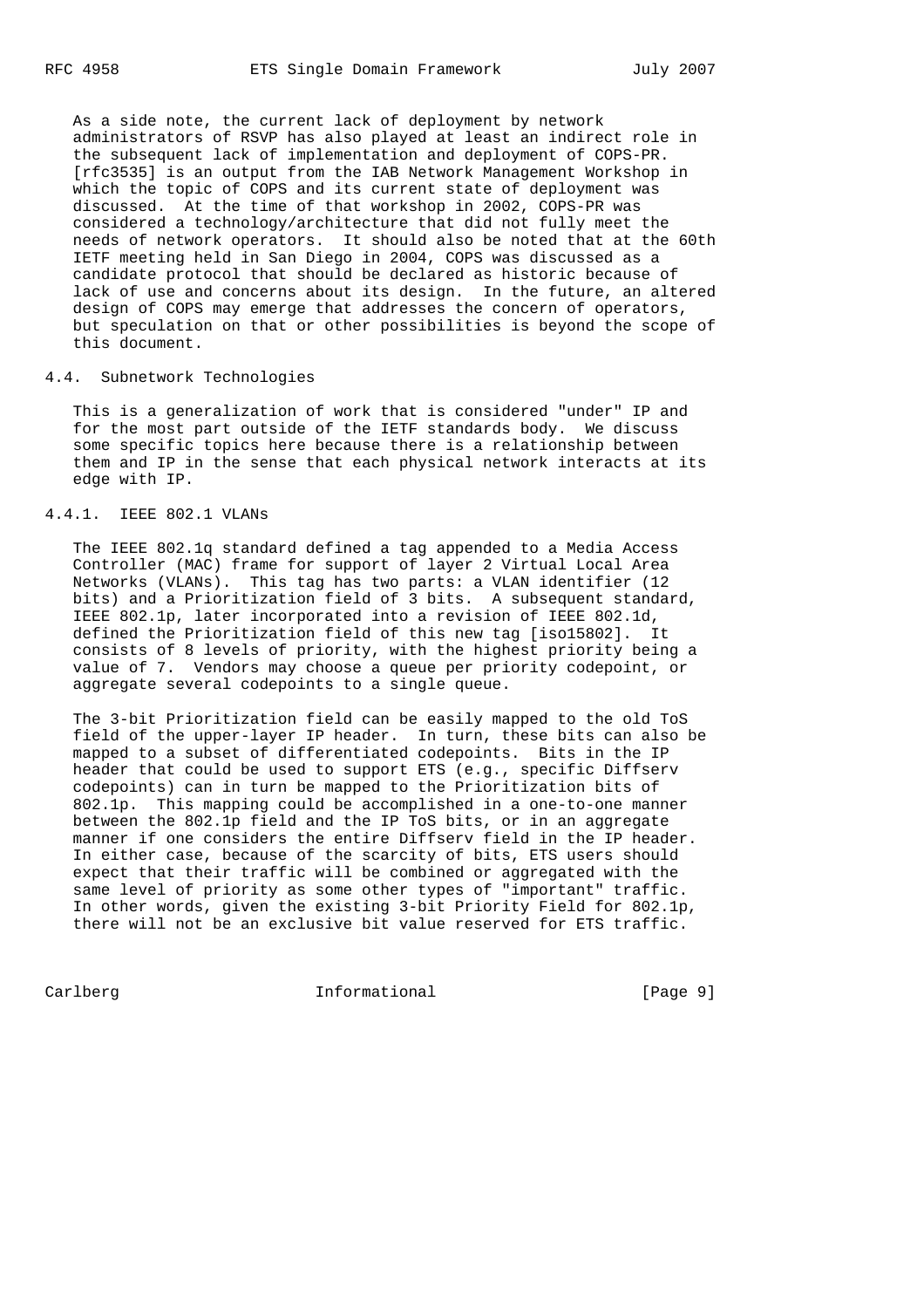Certain vendors are currently providing mappings between the 802.1p field and the ToS bits. This is in addition to integrating the signaling of RSVP with the low-level inband signaling offered in the Priority field of 802.1p.

 It is important to note that the 802.1p standard does not specify the correlation of a layer 2 codepoint to a physical network bandwidth reservation. Instead, this standard provides what has been termed as "best effort QoS". The value of the 802.1p Priority codepoints is realized at the edges: either as the MAC payload is passed to upper layers (like IP), or as it is bridged to other physical networks like Frame Relay. Either of these actions help provide an intra-domain wide propagation of a labeled flow for both layer 2 and layer 3 flows.

# 4.4.2. IEEE 802.11e QoS

 The 802.11e standard is a proposed enhancement that specifies mechanisms to provide QoS to the 802.11 family of protocols for wireless LANs.

 Previously, 802.11 had two modes of operation. One was Distributed Coordination Function (DCF) , which is based on the classic collision detection schema of "listen before sending". A second optional mode is the Point Coordination Function (PCF). The modes splits access time into contention-free and contention-active periods - transmitting data during the former.

 The 802.11e standard enhances DCF by adding support for 8 different traffic categories or classifications. Each higher category waits a little less time than the next lower one before it sends its data.

 In the case of PCF, a Hybrid Coordination Function has been added that polls stations during contention-free time slots and grants them a specific start time and maximum duration for transmission. This second mode is more complex than enhanced DCF, but the QoS can be more finely tuned to offer specific bandwidth and jitter control. It must be noted that neither enhancement offers a guarantee of service.

# 4.4.3. Cable Networks

 The Data Over Cable Service Interface Specification (DOCSIS) is a standard used to facilitate the communication and interaction of the cable subnetwork with upper-layer IP networks [docsis]. Cable subnetworks tend to be asynchronous in terms of data load capacity: typically, 27 M downstream, and anywhere from 320 kb to 10 M upstream (i.e., in the direction of the user towards the Internet).

Carlberg 10 Informational [Page 10]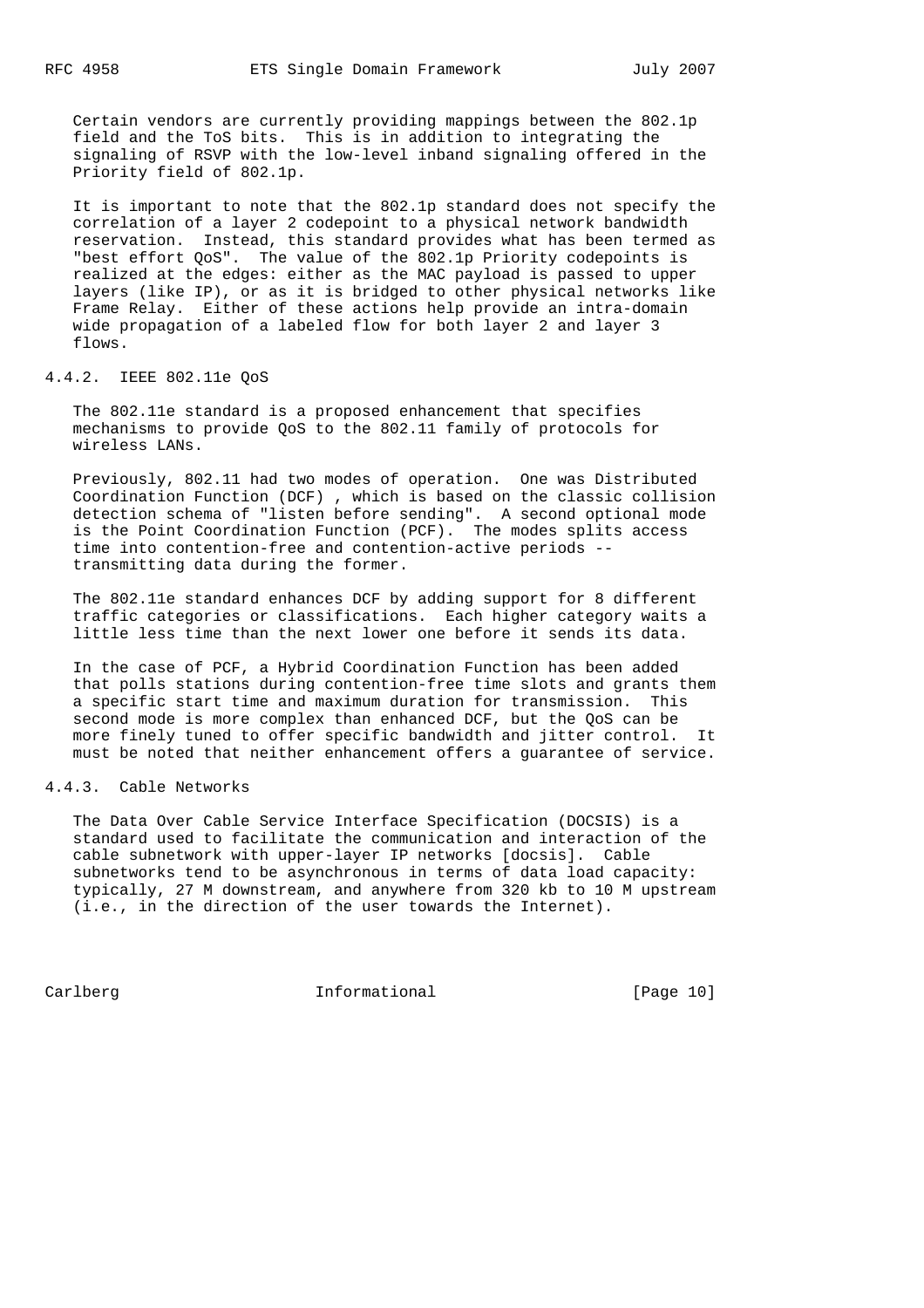The evolution of the DOCSIS specification, from 1.0 to 1.1, brought about changes to support a service other than best effort. One of the changes was indirectly added when the 802.1d protocol added the Priority field, which was incorporated within the DOCSIS 1.1 specification. Another change was the ability to perform packet fragmentation of large packets so that Priority-marked packets (i.e., packets marked with non-best effort labels) can be multiplexed in between the fragmented larger packet.

 It's important to note that the DOCSIS specifications do not specify how vendors implement classification, policing, and scheduling of traffic. Hence, operators must rely on mechanisms in Cable Modem Termination Systems (CMTS) and edge routers to leverage indirectly or directly the added specifications of DOCSIS 1.1. As in the case of 802.1p, ETS-labeled traffic would most likely be aggregated with other types of traffic, which implies that an exclusive bit (or set of bits) will not be reserved for ETS users. Policies and other managed configurations will determine the form of the service experienced by ETS labeled traffic.

 Traffic engineering and management of ETS labeled flows, including its classification and scheduling at the edges of the DOCSIS cloud, could be accomplished in several ways. A simple schema could be based on non-FIFO queuing mechanisms like class-based weighted fair queuing (or combinations and derivations thereof). The addition of active queue management like Random Early Detection could provide simple mechanisms for dealing with bursty traffic contributing to congestion. A more elaborate scheme for traffic engineering would include the use of MPLS. However, the complexity of MPLS should be taken into consideration before its deployment in networks.

### 4.5. Multicast

 Network layer multicast has existed for quite a few years. Efforts such as the Mbone (multicast backbone) have provided a form of tunneled multicast that spans domains, but the routing hierarchy of the Mbone can be considered flat and non-congruent with unicast routing. Efforts like the Multicast Source Discovery Protocol [rfc3618] together with the Protocol Independent Multicast - Sparse Mode (PIM-SM) have been used by a small subset of Internet Service Providers to provide forms of inter-domain multicast [rfc4601]. However, network layer multicast has not been accepted as a common production level service by a vast majority of ISPs.

 In contrast, intra-domain multicast in domains has gained more acceptance as an additional network service. Multicast can produce denial-of-service attacks using the any sender model, with the problem made more acute with flood and prune algorithms. Source-

Carlberg 11 1nformational [Page 11]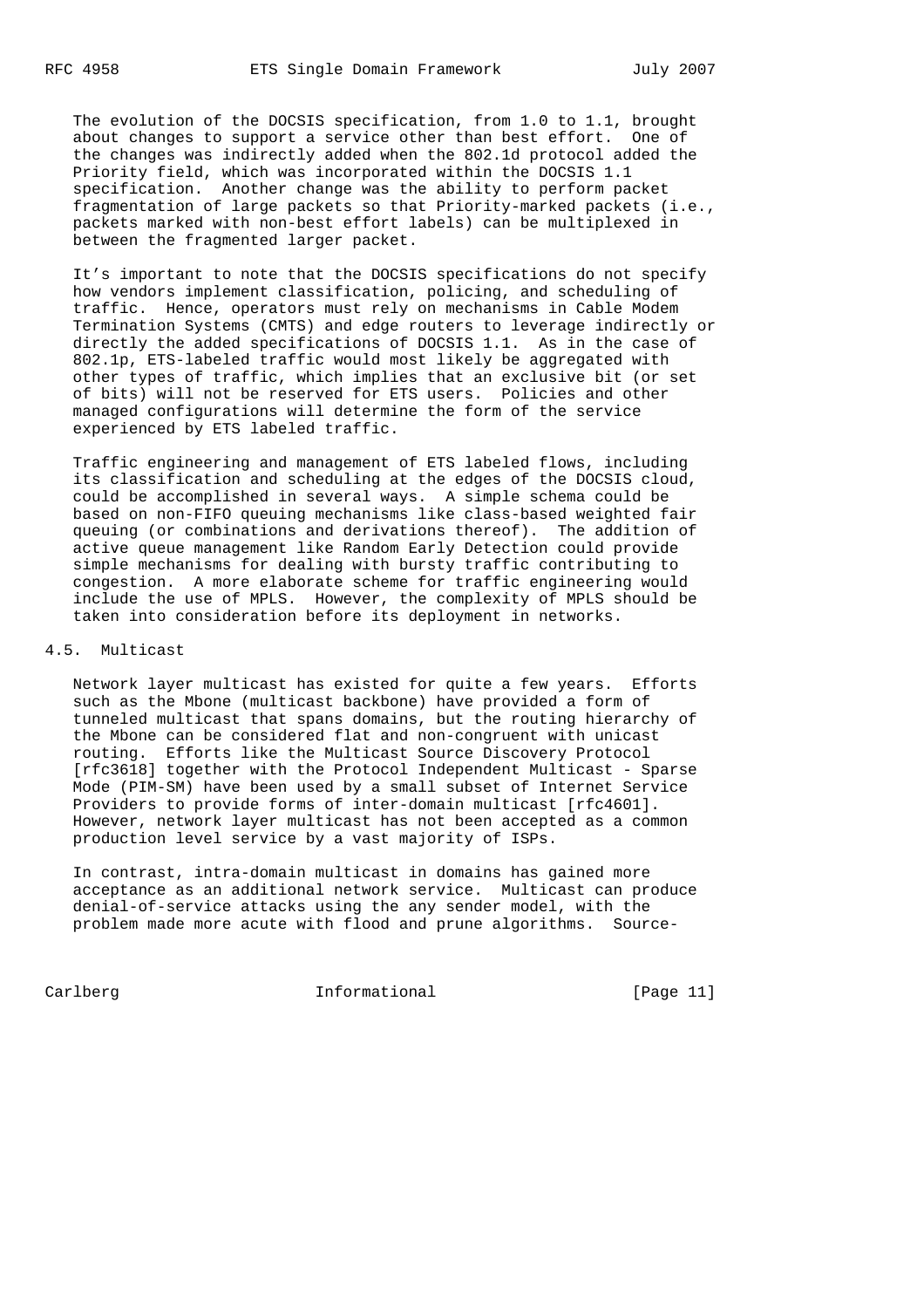specific multicast [rfc3569], together with access control lists of who is allowed to be a sender, reduces the potential and scope of such attacks.

### 4.5.1. IP Layer

 The value of IP multicast is its efficient use of resources in sending the same datagram to multiple receivers. An extensive discussion on the strengths of and concerns about multicast is outside the scope of this document. However, one can argue that multicast can very naturally complement the push-to-talk feature of land mobile radio (LMR) networks.

 Push-to-talk is a form of group communication where every user in the "talk group" can participate in the same conversation. LMR is the type of network used by First Responders (e.g., police, firemen, and medical personnel) that are involved in emergencies. Currently, certain vendors and providers are offering push-to-talk service to the general public in addition to First Responders. Some of these systems are operated over IP networks or are interfaced with IP networks to extend the set of users that can communicate with each other. We can consider at least a subset of these systems as either closed IP networks, or domains, since they do not act as transits to other parts of the Internet.

 The potential integration of LMR talk groups with IP multicast is an open issue. LMR talk groups are established in a static manner with man-in-the-loop participation in their establishment and teardown. The seamless integration of these talk groups with multicast group addresses is a feature that has not been discussed in open forums.

# 4.5.2. IEEE 802.1d MAC Bridges

 The IEEE 802.1d standard specifies fields and capabilities for a number of features. In Section 4.3.2 above, we discussed its use for defining a Prioritization field. The 802.1d standard also covers the topic of filtering MAC layer multicast frames.

 One of the concerns about multicast is that broadcast storms can arise and generate a denial of service against other users/nodes. Some administrators purposely filter out multicast frames in cases where the subnetwork resource is relatively small (e.g., 802.11 networks). Operational considerations with respect to ETS may wish to consider doing this on an as-needed basis, balancing the conditions of the network with the perceived need for multicast. In cases where filtering out multicast can be activated dynamically, COPS may be a good means of providing consistent domain-wide policy control.

Carlberg Informational [Page 12]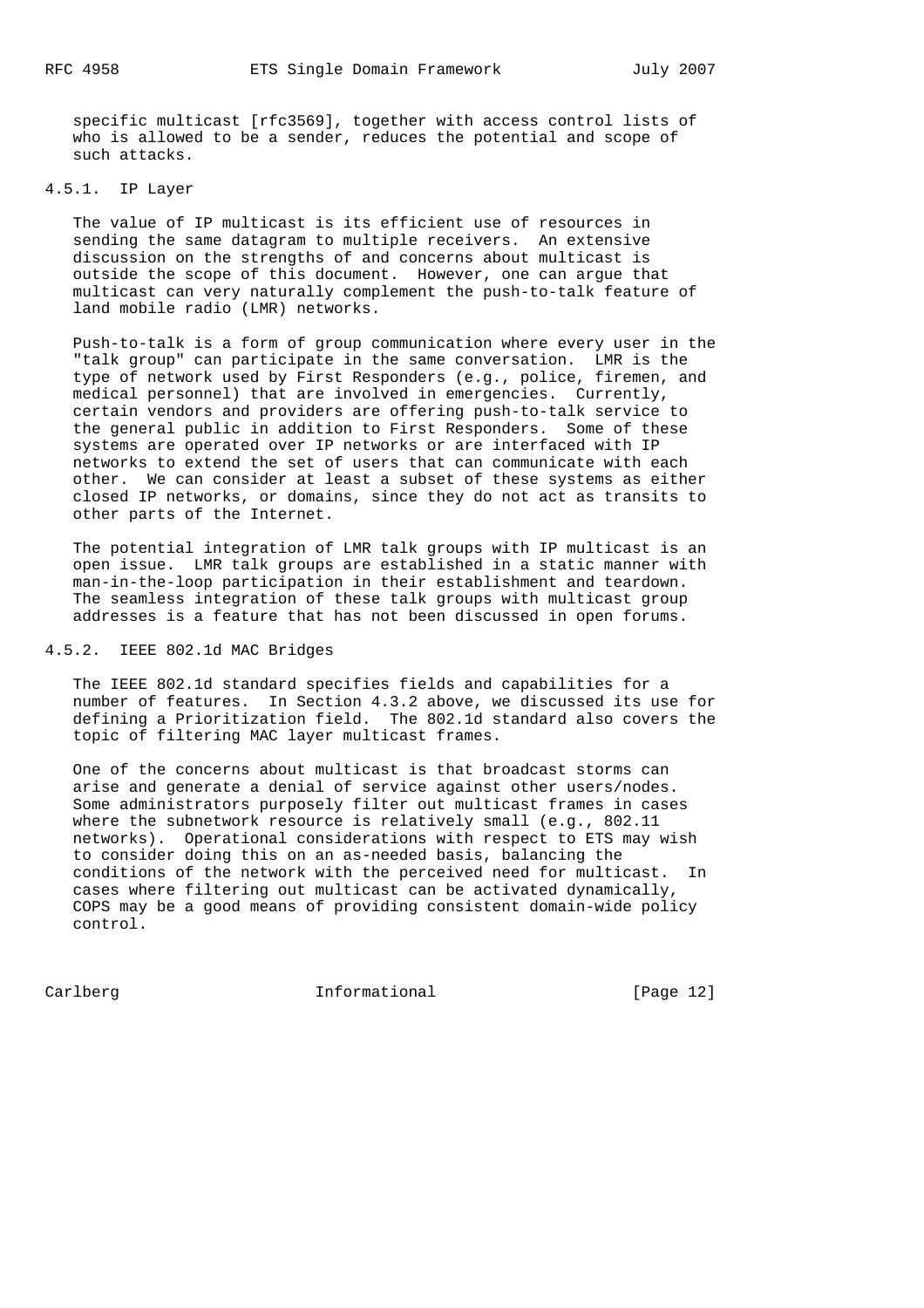# 4.6. Discovery

 If a service is being offered to explicitly support ETS, then it would seem reasonable that discovery of the service may be of benefit. For example, if a domain has a subset of servers that recognize ETS-labeled traffic, then dynamic discovery of where these servers are (or even if they exist) would be more beneficial than relying on statically configured information.

 The Service Location Protocol (SLP) [rfc2608] is designed to provide information about the existence, location, and configuration of networked services. In many cases, the name of the host supporting the desired service is needed to be known a priori in order for users to access it. SLP eliminates this requirement by using a descriptive model that identifies the service. Based on this description, SLP then resolves the network address of the service and returns this information to the requester. An interesting design element of SLP is that it assumes that the protocol is run over a collection of nodes that are under the control of a single administrative authority. This model follows the scope of this framework document. However, the scope of SLP may be better suited for parts of an enterprise network versus an entire domain.

 Anycasting [rfc1546] is another means of discovering nodes that support a given service. Interdomain anycast addresses, propagated by BGP, represent anycast in a wide scope and have been used by multiple root servers for a while. Anycast can also be realized in a more constrained and limited scope (i.e., solely within a domain or subnet), and as in the case of multicast, it may not be supported.

 [rfc4291] covers the topic of anycast addresses for IPv6. Unlike SLP, users/applications must know the anycast address associated with the target service. In addition, responses to multiple requests to the anycast address may come from different servers. Lack of response (not due to connectivity problems) correlates to the discovery that a target service is not available. Detailed tradeoffs between this approach and SLP are outside the scope of this framework document.

 The Dynamic Delegation Discovery System (DDDS) is used to implement a binding of strings to data in order to support dynamically configured delegation systems [rfc3401]. The DDDS functions by mapping some unique string to data stored within a DDDS Database by iteratively applying string transformation rules until a terminal condition is reached. The potential then exists that a client could specify a set of known tags (e.g., RetrieveMail:Pop3) that would identify/discover the appropriate server with which it can communicate.

Carlberg 11 Informational [Page 13]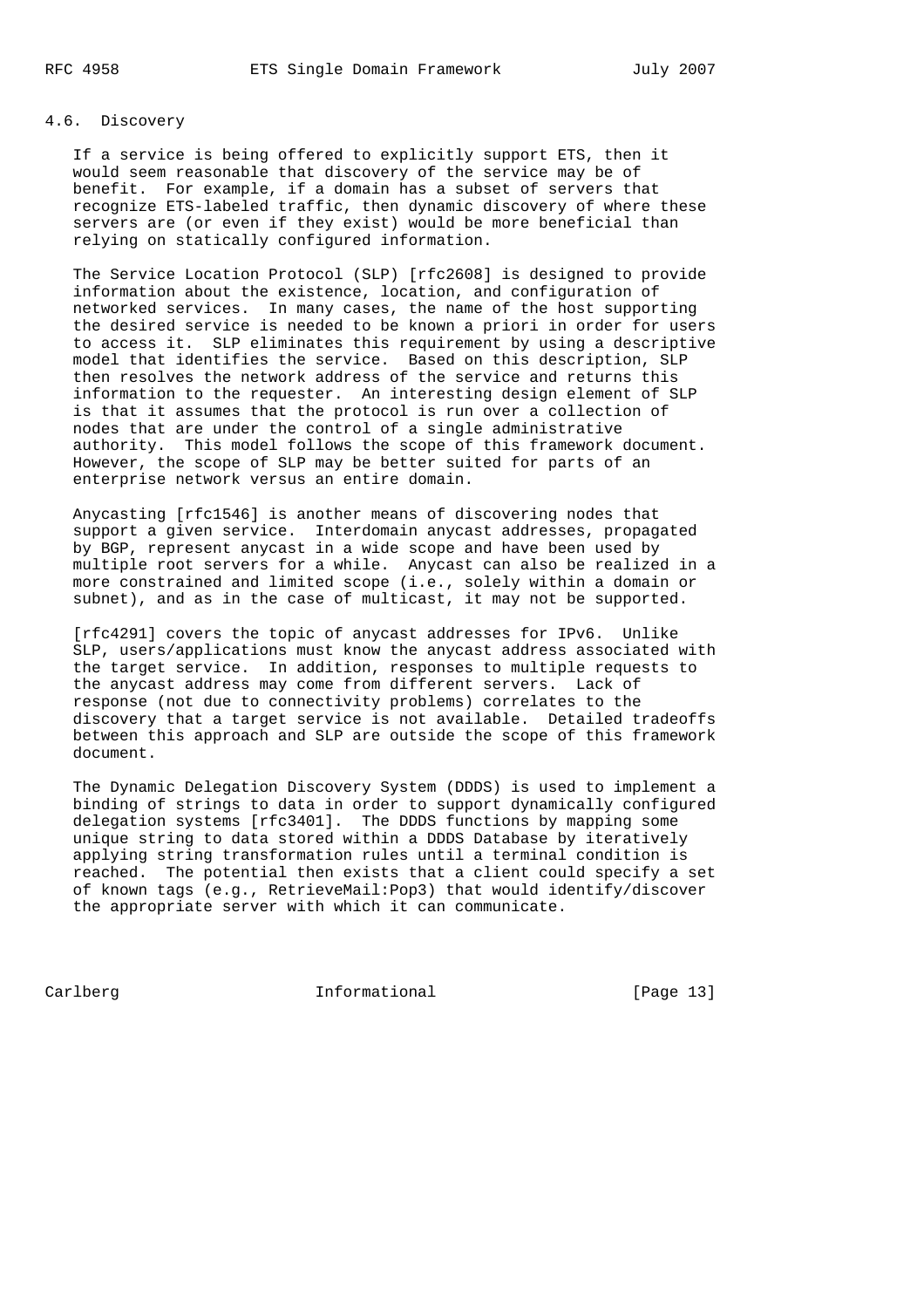# 4.7. Differentiated Services (Diffserv)

 There are a number of examples where Diffserv [rfc2474] has been deployed strictly within a domain, with no extension of service to neighboring domains. Various reasons exist for Diffserv not being widely deployed in an inter-domain context, including ones rooted in the complexity and problems in supporting the security requirements for Diffserv codepoints. An extensive discussion on Diffserv deployment is outside the scope of this document.

 [Baker] presents common examples of various codepoints used for well-known applications. The document does not recommend these associations as being standard or fixed. Rather, the examples in [Baker] provide a reference point for known deployments that can act as a guide for other network administrators.

 An argument can be made that Diffserv, with its existing codepoint specifications of Assured Forwarding (AF) and Expedited Forwarding (EF), goes beyond what would be needed to support ETS within a domain. By this we mean that the complexity in terms of maintenance and support of AF or EF may exceed or cause undue burden on the management resources of a domain. Given this possibility, users or network administrators may wish to determine if various queuing mechanisms, like class-based weighted fair queuing, is sufficient to support ETS flows through a domain. Note, as we stated earlier in Section 2, over-provisioning is another option to consider. We assume that if the reader is considering something like Diffserv, then it has been determined that over-provisioning is not a viable option given their individual needs or capabilities.

# 5. Security Considerations

 Services used to offer better or best available service for a particular set of users (in the case of this document, ETS users) are prime targets for security attacks or simple misuse. Hence, administrators that choose to incorporate additional protocols/services to support ETS are strongly encouraged to consider new policies to address the added potential of security attacks. These policies, and any additional security measures, should be considered independent of any mechanism or equipment that restricts access to the administrative domain.

 Determining how authorization is accomplished is an open issue. Many times the choice is a function of the service that is deployed. One example is source addresses in an access list permitting senders to the multicast group (as described in Section 4.5). Within a single domain environment, cases can be found where network administrators tend to find this approach acceptable. However, other services may

Carlberg Informational [Page 14]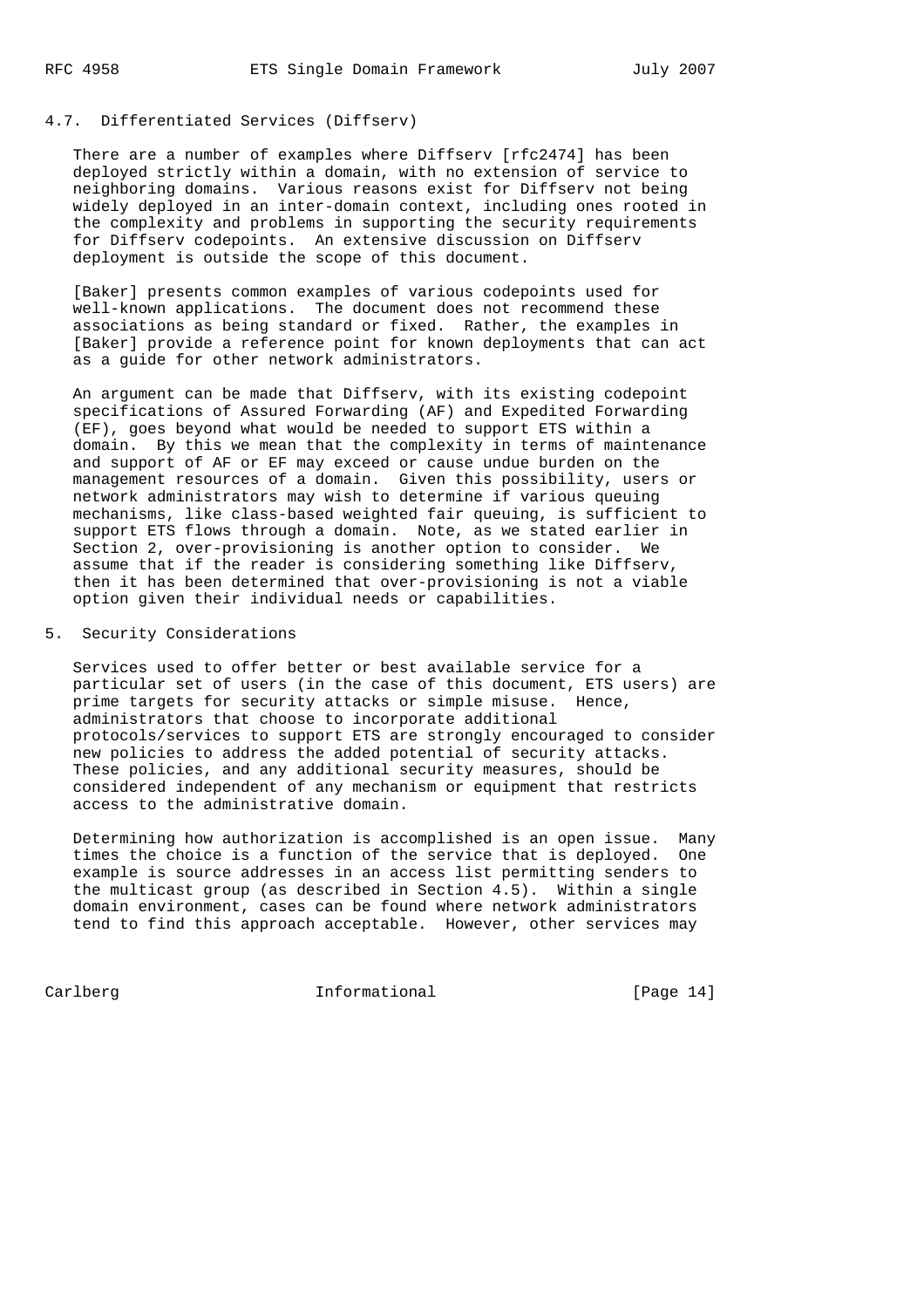require more stringent measures that employ detailed credentials, and possibly multiple levels of access and authentication. Ease of use, deployment, scalability, and susceptibility to security breach all play a role in determining authorization schemas. The potential is that accomplishing this for only a single domain may be easier than at the inter-domain scope, if only in terms of scalability and trust.

#### 6. Summary Comments

 This document has presented a number of protocols and complementary technologies that can be used to support ETS users. Their selection is dictated by the fact that all or significant portions of the protocols can be operated and controlled within a single administrative domain. It is this reason why other protocols, like those under current development in the Next Steps in Signaling (NSIS) working group, have not been discussed.

 By listing a variety of efforts in this document, we avoid taking on the role of "king maker" and at the same time indirectly point out that a variety of solutions exist in support of ETS. These solutions may involve QoS, traffic engineering, or simply protection against detrimental conditions (e.g., spikes in traffic load). Again, the choice is up to the reader.

7. Acknowledgements

 Thanks to Ran Atkinson, Scott Bradner, Jon Peterson, and Kimberly King for comments and suggestions on this document.

- 8. References
- 8.1. Normative Reference
	- [rfc4375] Carlberg, K., "Emergency Telecommunications Services (ETS) Requirements for a Single Administrative Domain", RFC 4375, January 2006.
- 8.2. Informative References
	- [Baker] Babiarz, J., Chan, K., and F. Baker, "Configuration Guidelines for DiffServ Service Classes", RFC 4594, August 2006.
	- [docsis] "Data-Over-Cable Service Interface Specifications: Cable Modem to Customer Premise Equipment Interface Specification SP-CMCI-I07-020301", DOCSIS, March 2002, http://www.cablemodem.com.

Carlberg **Informational Informational** [Page 15]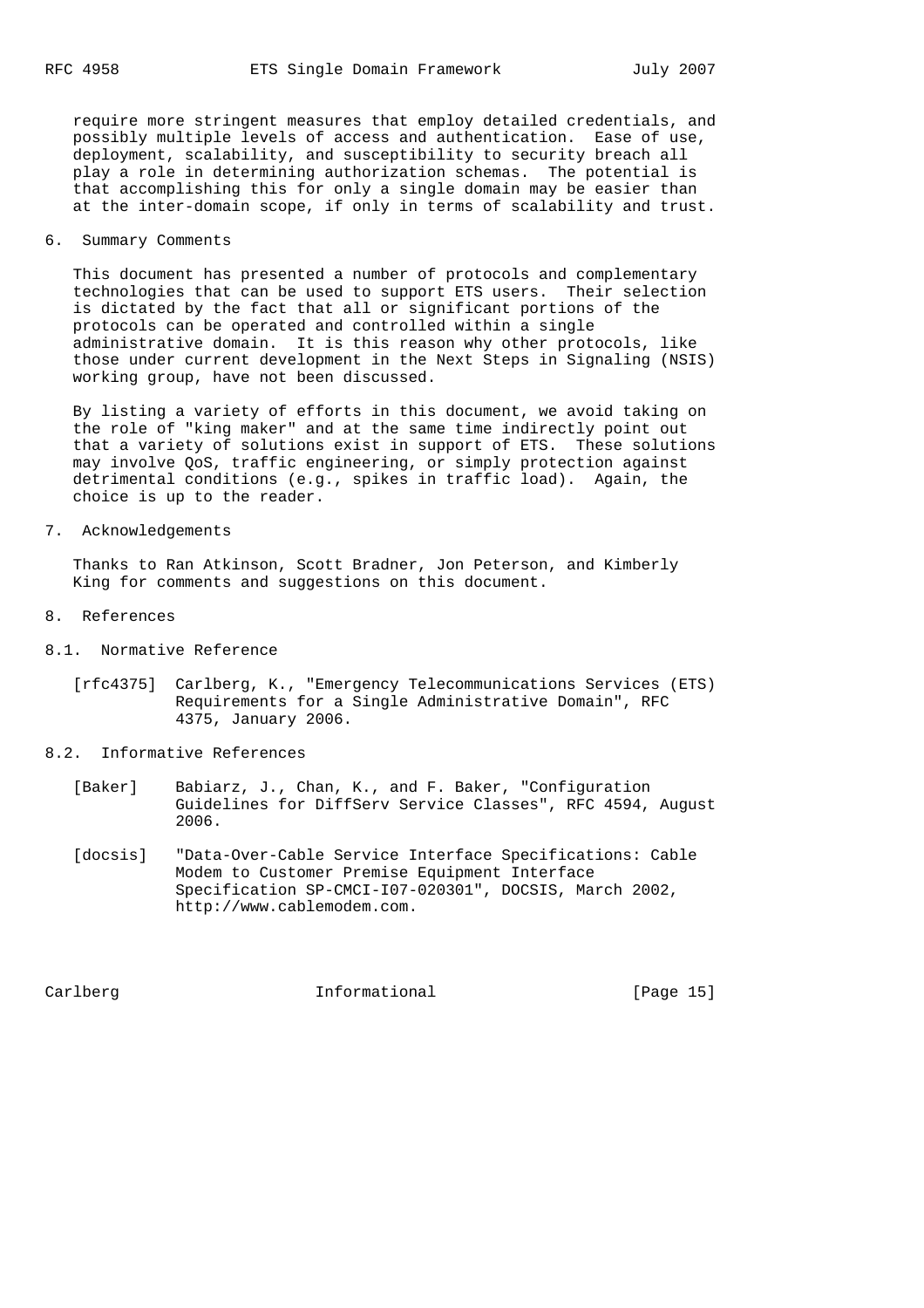- [iso15802] "Information technology Telecommunications and information exchange between systems - Local and metropolitan area networks - Common specifications - Part 3: Media Access Control (MAC) Bridges: Revision. This is a revision of ISO/IEC 10038: 1993, 802.1j-1992 and 802.6k-1992. It incorporates P802.11c, P802.1p and P802.12e." ISO/IEC 15802-3:1998"
- [rfc1546] Partridge, C., Mendez, T., and W. Milliken, "Host Anycasting Service", RFC 1546, November 1993.
- [rfc2131] Droms, R., "Dynamic Host Configuration Protocol", RFC 2131, March 1997.
- [rfc2205] Braden, R., Ed., Zhang, L., Berson, S., Herzog, S., and S. Jamin, "Resource ReSerVation Protocol (RSVP) -- Version 1 Functional Specification", RFC 2205, September 1997.
- [rfc2474] Nichols, K., Blake, S., Baker, F., and D. Black, "Definition of the Differentiated Services Field (DS Field) in the IPv4 and IPv6 Headers", RFC 2474, December 1998.
- [rfc2608] Guttman, E., Perkins, C., Veizades, J., and M. Day, "Service Location Protocol, Version 2", RFC 2608, June 1999.
- [rfc2748] Durham, D., Ed., Boyle, J., Cohen, R., Herzog, S., Rajan, R., and A. Sastry, "The COPS (Common Open Policy Service) Protocol", RFC 2748, January 2000.
- [rfc2749] Herzog, S., Ed., Boyle, J., Cohen, R., Durham, D., Rajan, R., and A. Sastry, "COPS usage for RSVP", RFC 2749, January 2000.
- [rfc2750] Herzog, S., "RSVP Extensions for Policy Control", RFC 2750, January 2000.
- [rfc3031] Rosen, E., Viswanathan, A., and R. Callon, "Multiprotocol Label Switching Architecture", RFC 3031, January 2001.
- [rfc3270] Le Faucheur, F., Wu, L., Davie, B., Davari, S., Vaananen, P., Krishnan, R., Cheval, P., and J. Heinanen, "Multi- Protocol Label Switching (MPLS) Support of Differentiated Services", RFC 3270, May 2002.

Carlberg **Informational Informational** [Page 16]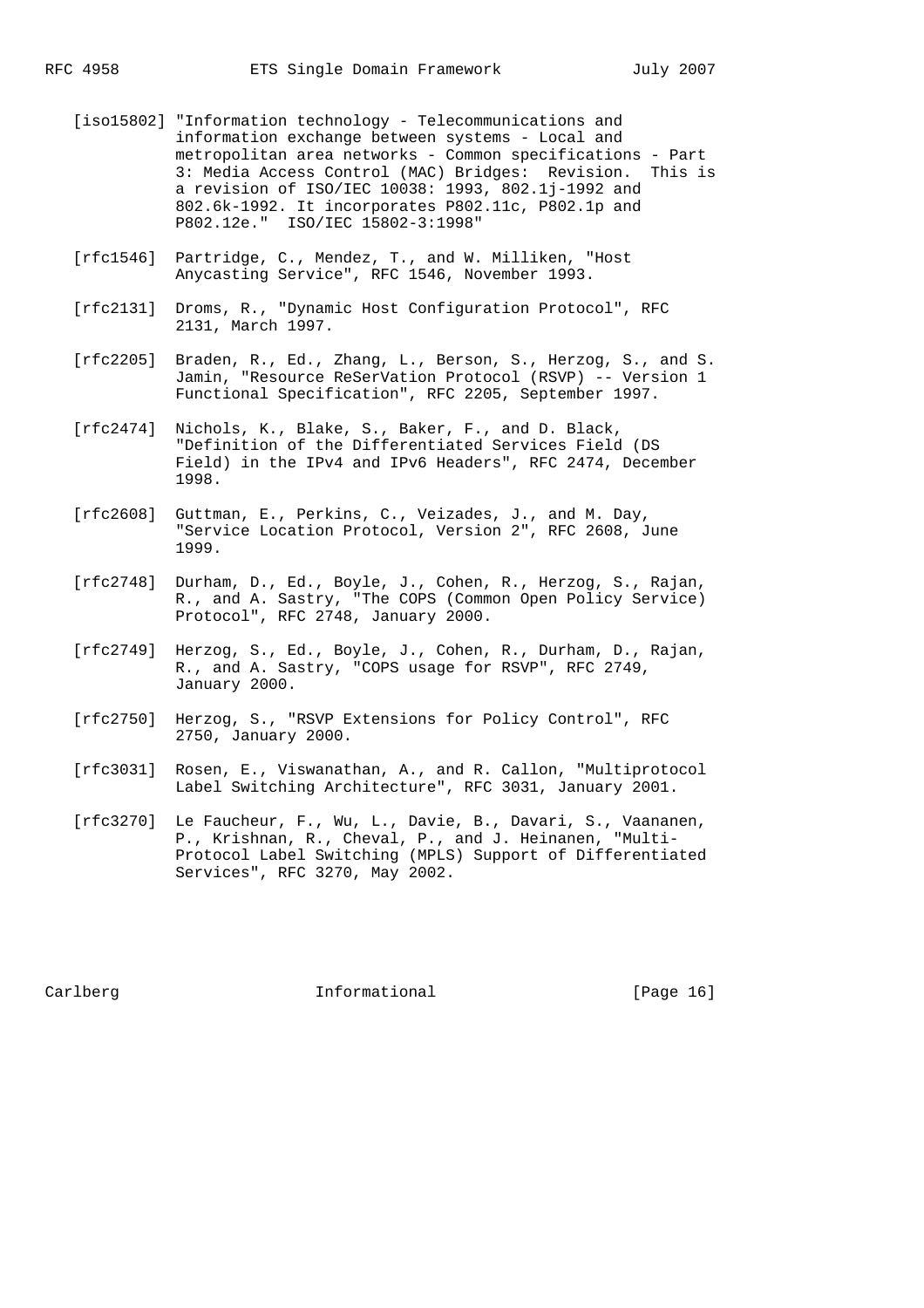- [rfc3209] Awduche, D., Berger, L., Gan, D., Li, T., Srinivasan, V., and G. Swallow, "RSVP-TE: Extensions to RSVP for LSP Tunnels", RFC 3209, December 2001.
- [rfc3344] Perkins, C., Ed., "IP Mobility Support for IPv4", RFC 3344, August 2002.
- [rfc3084] Chan, K., Seligson, J., Durham, D., Gai, S., McCloghrie, K., Herzog, S., Reichmeyer, F., Yavatkar, R., and A. Smith, "COPS Usage for Policy Provisioning (COPS-PR)", RFC 3084, March 2001.
- [rfc3401] Mealling, M., "Dynamic Delegation Discovery System (DDDS) Part One: The Comprehensive DDDS", RFC 3401 October 2002.
- [rfc3535] Schoenwaelder, J., "Overview of the 2002 IAB Network Management Workshop", RFC 3535, May 2003.
- [rfc3569] Bhattacharyya, S., Ed., "An Overview of Source-Specific Multicast (SSM)", RFC 3569, July 2003.
- [rfc3618] Fenner, B., Ed., and D. Meyer, Ed., "Multicast Source Discovery Protocol (MSDP)", RFC 3618, October 2003.
- [rfc4190] Carlberg, K., Brown, I., and C. Beard, "Framework for Supporting Emergency Telecommunications Service (ETS) in IP Telephony", RFC 4190, November 2005.
- [rfc4291] Hinden, R. and S. Deering, "IP Version 6 Addressing Architecture", RFC 4291, February 2006.
- [rfc4601] Fenner, B., Handley, M., Holbrook, H., and I. Kouvelas, "Protocol Independent Multicast - Sparse Mode (PIM-SM): Protocol Specification (Revised)", RFC 4601, August 2006.

Author's Address

 Ken Carlberg G11 123a Versailles Circle Baltimore, MD USA

EMail: carlberg@g11.org.uk

Carlberg **Informational Informational** [Page 17]